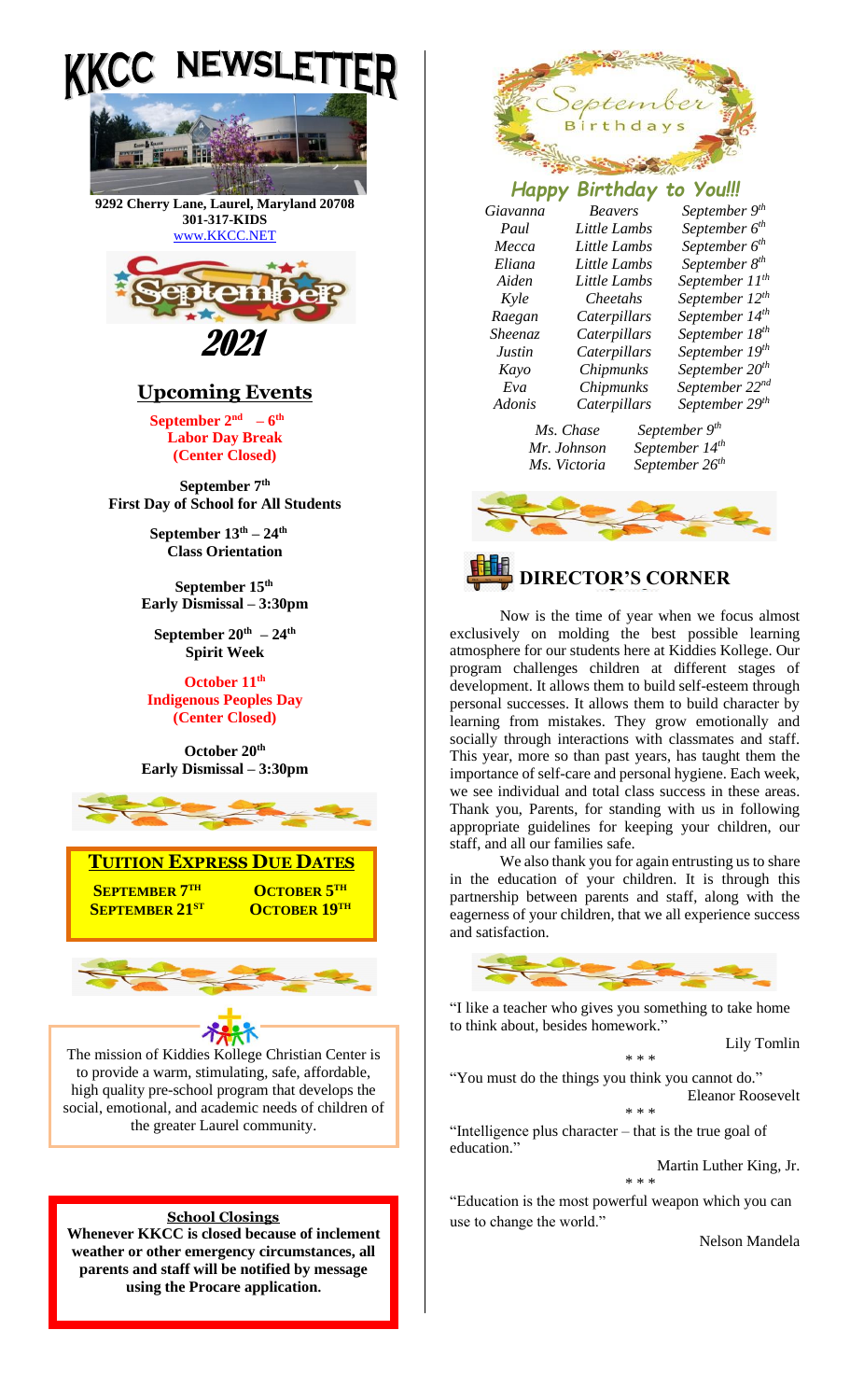

### THE BEAVERS Ms. Ndamo and Ms. Katherine

Welcome Beavers, it is the beginning of a new school year! This is Kindergarten, the next step up the academic ladder. We shall do our best to merit where we are. This year will be filled with fun activities through play and more work. It brings a higher level of reflection on various aspects of learning. We are very happy to be your child's teachers and hope to work with all like one big family.

Parents, I believe that with lots of cooperation from both you and your child the school year will be a big success. We will continue working hard to keep our classroom both safe and clean, especially against the COVID19 virus. However, the fight against the virus needs everyone's full participation. Let's all do our best!

We will start the school year with the following themes: "Classroom Rules and Manners" which is structured to reinforce following basic rules in the classroom and exhibiting good manners. The "I am Special" theme will help students learn about themselves and uncover their own unique and special traits and talents. The next theme will be "Family." Here children will talk about various members of their family, names, relationships, and exciting activities they enjoy as family. And lastly, we will talk about the "Fall" season.

As we begin to explore the Kindergarten Curriculum, we encourage parents to ensure punctuality and attendance. Each day begins promptly at 9am. Subjects for the year will include Skills Development, Phonics, Writing, Numbers, Language Enrichment, Science, and Social Studies. Please do not let your child miss out on these learning activities! We pray for a successful year. Once more thanks for trusting us and allowing us to be a part of your child's education.





Hello, parents and Cheetahs! Welcome to the month of September! I want us all to extend a welcoming hand to Ms. Lydia. Ms. Lydia will be working with me in the Cheetahs class. The Cheetahs and I have really enjoyed getting to know and work with Ms. Lydia. We also have a new student in our class. We are very glad that he is adjusting very well to the class. We look forward to all the new children who will join our class.

September is the first month of the autumn/fall season. I am beyond thrilled for the fall season. I look forward to wearing my boots, cardigans, and sweaters. During this month the Cheetahs will continue working on their colors, shapes, days of the week, months of the year, letters, letter sounds, writing and spelling their names. We will also learn to count as well as to identify numbers 1- 20. Cheetahs will also learn about our different themes for the month of September. Our themes are Fall, Classroom Rules, Manners, Family, and I Am Special. Ms. Lydia and I want our students to know that "Excellence is not being the best, it is doing your best." We look forward to pushing our students to be the best versions of themselves. Ms. Lydia and I look forward to meeting all of you this month during our Class Orientation.

Class begins each morning at 9:00. Your children will miss lesson presentations as well as classroom interactions if they arrive late. Parents, please remind your child to clean themselves properly and completely after using the bathroom. It is extremely important for them to wash their hands. The Cheetahs Class Orientation will be held on Thursday, September  $16<sup>th</sup>$  at 5:00pm. See you there!



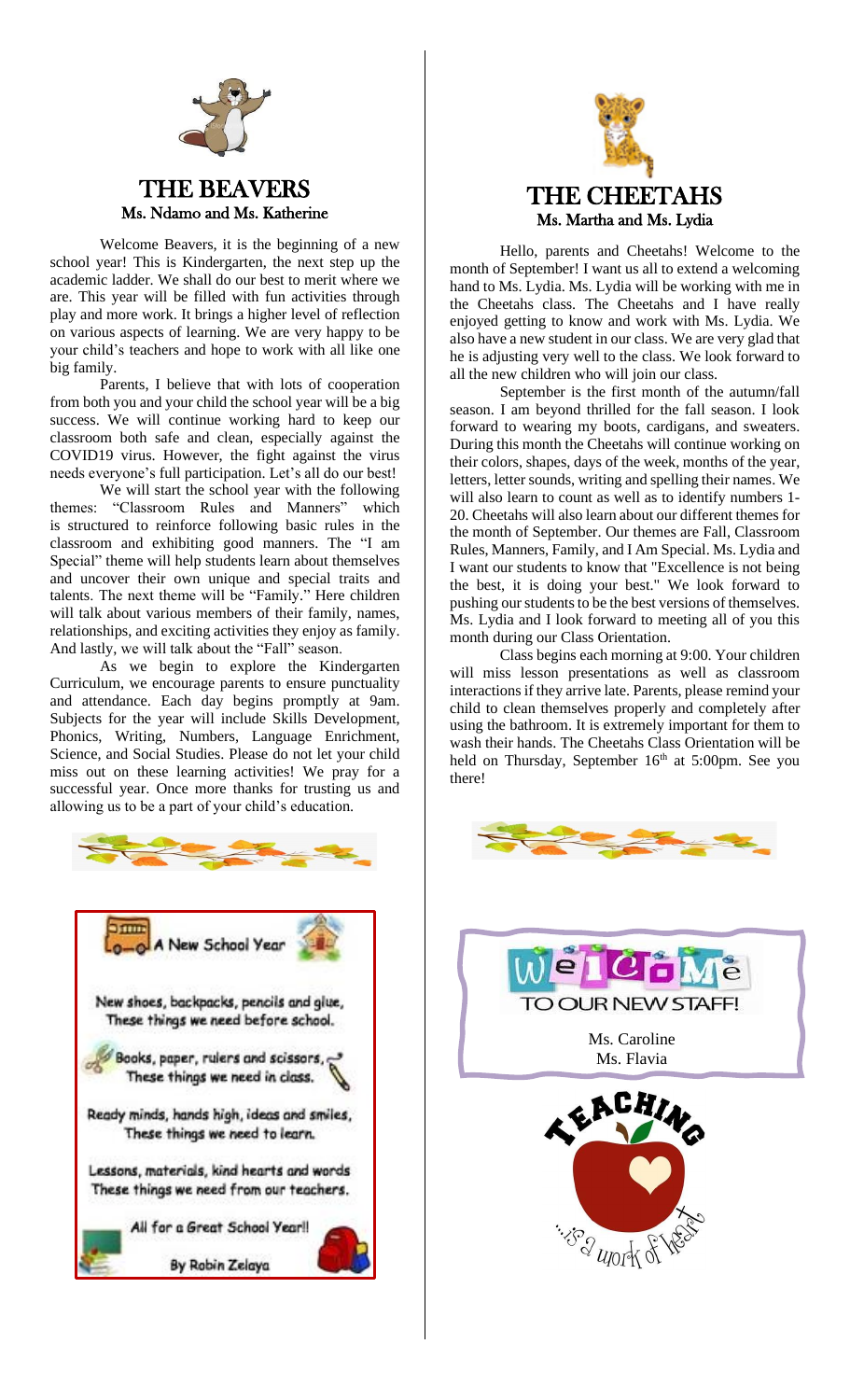

We thank God for another school year! We have had a wonderful summer program, and we hope the children will remember all that they have learned through play.

As we begin the year, we will be doing the following themes: "School Rules and Manners," "I Am Special," "Family," and "Fall." These are important as your child needs to learn what is appropriate behavior in school and what is not. We would also like them to share their families with us. Therefore, we ask you to send in their pictures. We will let them know how special they are to God and to us and to each other. This is key now as life as we know it is changing drastically. We must keep them grounded in the Lord so that no matter what happens, they will stand strong. We look forward to meeting you all personally at the Open Orientation on Friday, September  $17<sup>th</sup>$  at 5:00pm.

For children who are new to our system, we will send a package of the school pledges and songs for them to practice at home. Please make sure your child has all his/her supplies in, as well as the spare clothes box with weather appropriate clothes in it.





Saying goodbye to August, we welcome the month of September. May God bless us with good health, peace, love, and joy throughout this month and beyond. *Together We Strive!*

The Caterpillars will begin their new school year on September  $7<sup>th</sup>$ . Throughout the year students will be introduced to topics that will enhance their knowledge and widen their vocabulary. This will be accomplished through our daily activities such as group instruction, individual seatwork, interactions with classmates, artwork, dramatic play, and free play. Our weekly topics for this month are as follows: Classroom Rules & Manners, I Am Special, Family, and Fall. More information on "A Day in the Caterpillar Room" will be shared during the Class Orientation on Wednesday, September 22<sup>nd</sup>. I look forward to seeing each of your there!

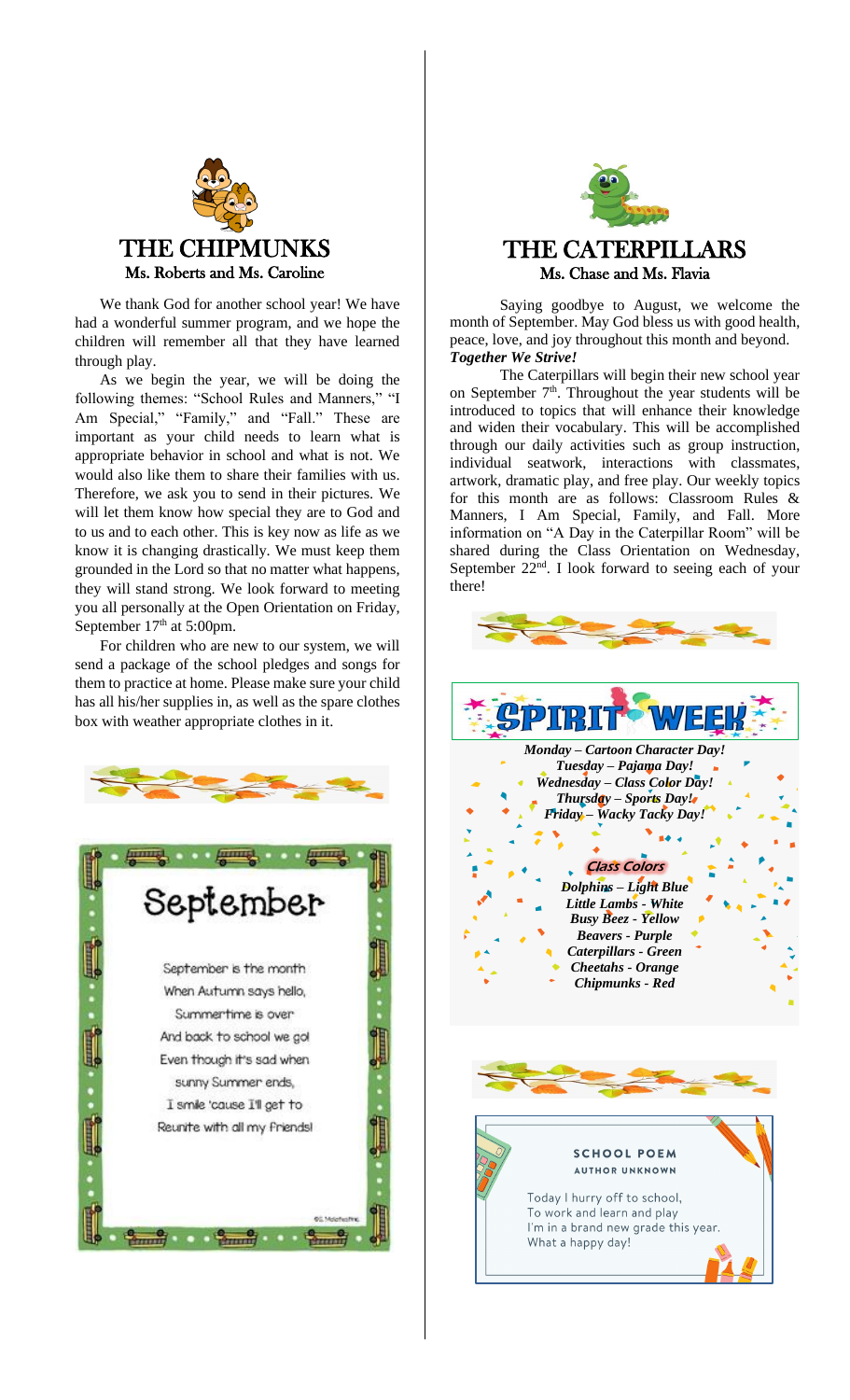

#### Dear parents,

Welcome to a new school year! Thank you for giving us the opportunity to teach your child this year. We trust it will be a wonderful year of learning and having good times together.

Students … welcome to the Busy Beez Class! We hope you are as excited about the 2021/2022 school year as we are. We welcome back our returning children and parents. We extend a special welcome to the families who are joining us for the first time. We are delighted to be your child's teachers!

We had so much fun during our summer break. We particularly enjoyed the **"Vacation Bible School"** where we learned about the *"Fruit of the Spirit*, which was in my opinion, the high light of the Summer Program. Unfortunately, all good things must come to an end: so, we have come to an end of our summer program. With that said, we look forward to an awesome school year.

As some of you know, we have weekly themes that supplement the Abeka curriculum. These themes are carefully selected by the administration to target skills in each area of child development, including physical development, social/emotional wellbeing, language, literacy, science, social, health/safety, math, and art. Our September themes are: *"Classroom Rules and Manners"* which is self-explanatory. The theme for the second week is *"I am Special"* where each child will learn about how unique and special we all are. The theme for the third week is *"My Family."* Please send us a 4x6 picture of your child and one with his/her family. Our theme for week four is *"Fall."* Busy Beez will learn that fall is one of the four seasons and that the days get shorter and colder. They will also learn why the season is referred to as "fall," and the change in colors of the leaves. The Busy Beez will also learn our Daily Affirmation.

This month we have started learning our basic shapes and colors, letters Aa-Bb and numbers 1-2. Our Bible stories include *Creation, Noah Obeys God, God's Promise to Abram, Isaac the Promised Son and Bride for Isaac*. We have begun learning our memory verses with Genesis 1:1 and John 1:3.

Our **"Spirit Week"** will be September 20-24. We ask parents to make to help their children to participate. Reminders will be sent home later. Please be sure to read all about it. For safety inside and on the playground, your child should wear shoes with Velcro closings. The Busy Beez Class Orientation is scheduled for September 12<sup>th</sup> from 5:00–5:30pm. Please mark your calendars.

#### **TIPS FOR PARENTS**

A little separation anxiety is not uncommon or unexpected for children starting, or returning to, preschool. To help your child handle their uncertainty and nervousness, we recommend keeping a positive attitude, giving a little reassurance, and trying your best not to linger too long with your child at drop-off. Before long, your child will settle right into his or her new routine. Finally, we share this "inspiring poem" with you.

#### *JUST PLAYING* Anita Wadley

When I'm building in the block room, Please don't say I'm "Just Playing." For, you see, I'm learning as I play, About balance and shapes. When I'm getting all dressed up Setting the table, caring for the babies, Don't get the idea I'm "Just Playing. For, you see I'm learning as I play; I may be a **mother** or a **father** someday.

When you see me up to my elbows in paint, Or standing at an easel, Or molding and shaping clay, Please don't let me hear you say, "He is Just Playing." For, you see, I'm learning as I play. I'm expressing myself and being creative. I may be an **artist** or an **inventor** someday.

When you see me sitting in a chair "Reading" to an imaginary audience, Please don't laugh and think: I'm "Just Playing. For, you see, I'm learning as I play. I may be a **teacher** someday.

When you see me combing the bushes for bugs, Or packing my pockets with choice things I find, Don't pass it off as "Just Play. "For, you see, I'm learning as I play. I may be a **scientist** someday.

When you see me engrossed in a puzzle, Or some 'plaything' at my school, Please don't feel the time is wasted in "Play." For, you see, I'm learning as I play. I'm learning to solve problems and concentrate. I may be in **business** someday.

When you see me cooking or tasting foods, Please don't think that because I enjoy it, it is "just playing." I'm learning to follow directions and see differences. I may be a **chef** someday.

When you see me learning to skip, hop, run, and move my body, Please don't say I'm "Just Playing." I'm learning how my body works. I may be a **doctor**, **nurse** or **athlete** someday.

When you ask me what I've done at school today, And I say, "I Just Played." Please don't misunderstand me. For, you see, I'm learning as I play. I'm learning to enjoy and be successful in my work. I'm preparing for tomorrow. **Today, I'm a child and my work is play.**

Welcome once again and thank you for the opportunity to teach your little ones.